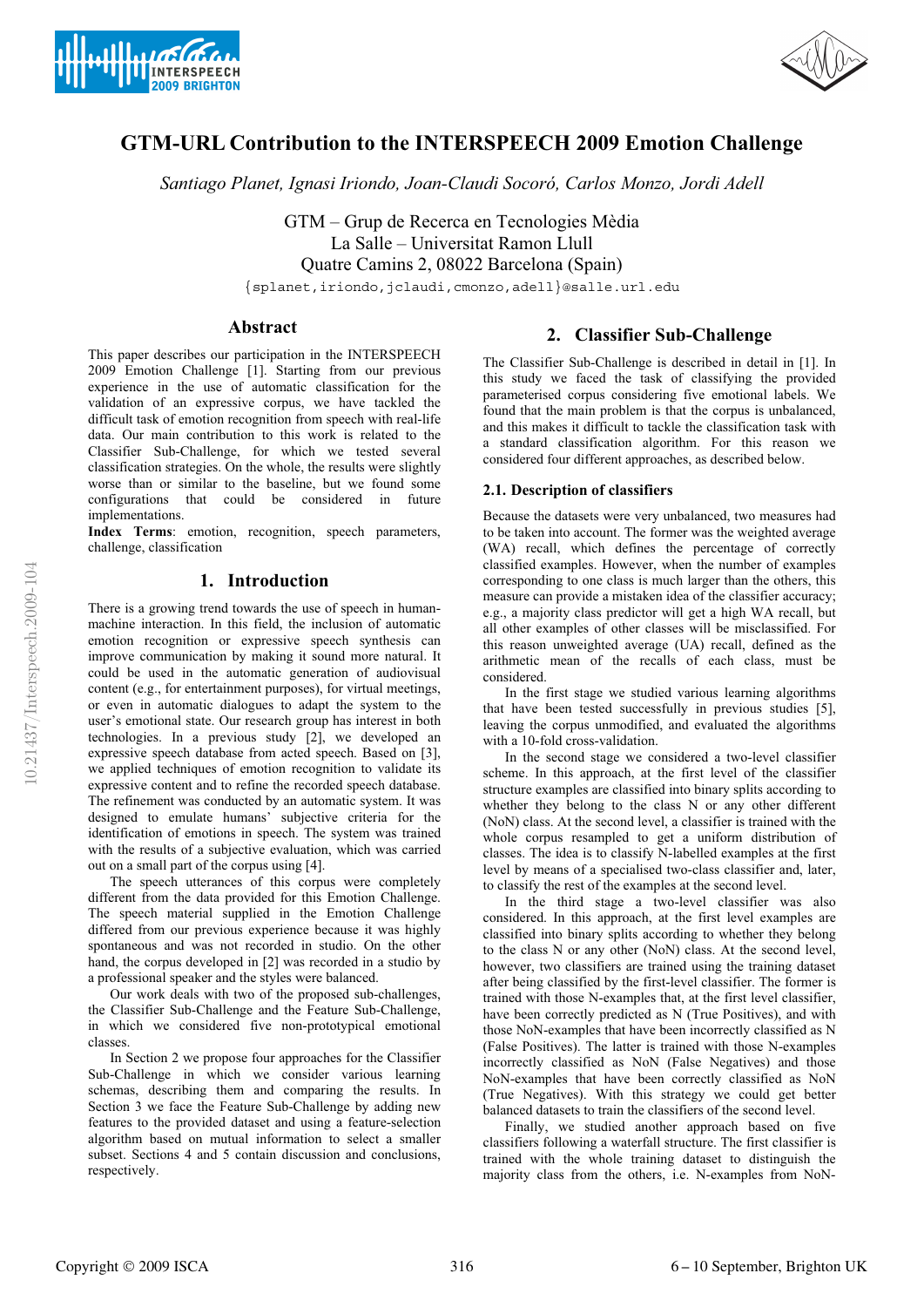examples. In the second level, a classifier is trained to carry out the same task but, in this case, distinguishing the second most populated class from the others, i.e. E-examples from NoE-examples. Only training examples classified as NoN by the first-level classifier are used to train this second classifier. This structure is repeated to the fifth classifier, distinguishing P-examples from NoP-examples. In this case, NoP-examples are classified as N-examples by default.

#### **2.2. Results**

For the first experiment, we used the original dataset provided for the Classifier Sub-Challenge, in which we considered five classes of emotion and studied six learning schemes using Weka [6]: J4.8 (a decision tree based on C4.5), IBk-A (Instance Based learner (1 solution) using Euclidean distance), IBk-B (like IBk-A but using Manhattan distance), Naïve-Bayes (using previous discretisation), a decision table, and linear SMO (Weka implementation of SVM). Table 1 shows the results of the learning schemes when using either a 10-fold cross-validation (10-FCV) or the provided test set. Thereby, differences between the 10-FCV and the test set evaluation could be observed. In general, results evaluating the test set were worse in terms of UA recall than those obtained using the 10-FCV. However, the Naïve-Bayes algorithm is not particularly susceptible to evaluation with a 10-FCV or by means of the supplied test set, although it gets low WA recall. Moreover, Naïve-Bayes outperforms the best baseline indicated in [1], corresponding to a linear SMO with a dataset standardised and resampled by SMOTE. Table 2 shows the confusion matrix for this schema of evaluating the test set. The best WA recall was achieved by the linear SMO in both the 10-FCV and the test set, and its UA recall was the second best.

Table 1. *Results of WA recall and UA recall (%) with a 10-fold cross-validation (10-FCV) for evaluating the supplied test set.* 

|                 | $10-FCV$  |       | Test set  |           |
|-----------------|-----------|-------|-----------|-----------|
| Learning scheme | <b>WA</b> | UA    | <b>WA</b> | <b>UA</b> |
| J4.8            | 48.26     | 33.31 | 48.23     | 26.82     |
| IBk-A           | 50.83     | 33.55 | 48.92     | 26.14     |
| $IBk-B$         | 54.82     | 39.37 | 50.05     | 27.35     |
| Naïve-Bayes     | 41.67     | 41.72 | 39.14     | 41.16     |
| Decision table  | 59.89     | 28.33 | 64.71     | 24.53     |
| Linear SMO      | 63.71     | 37.54 | 65.62     | 28.94     |

Table 2. *Confusion matrix for the Naïve-Bayes algorithm for evaluating the test set. The first row represents the predicted class, and the first column the actual class.* 

|              |      |      |      | D   |     |
|--------------|------|------|------|-----|-----|
| A            | 310  | 129  | 84   | 60  | 28  |
| ΙE           | 359  | 712  | 317  | 74  | 46  |
| l N          | 1230 | 1030 | 2027 | 861 | 229 |
| D            | 14   |      | 52   | 130 | 12  |
| $\mathsf{R}$ | 122  | 67   | 178  | 126 | 53  |

For the second experiment, we chose two linear SMO classifiers for the first-level binary classifier and the secondlevel 5-class classifier. In this case, two datasets were selected: the original dataset and its standardised version. Table 3 shows the results evaluated in the supplied test (second and third rows), and compared to the baseline provided in [1] (first row).

| Table 3. Results of WA recall and UA recall (%) for |
|-----------------------------------------------------|
| two different approaches: one linear SMO and a two- |
| level classifier.                                   |

| Dataset         | Algorithm     | <b>WA</b> | <b>UA</b> |
|-----------------|---------------|-----------|-----------|
| Original        | Linear SMO    | 65.62     | 28.94     |
| Original        | Two level SMO | 60.78     | 30.82     |
| Original stand. | Two level SMO | 58.71     | 32.30     |

Because the standardised dataset improves the UA recall of the experiment, we chose it for the rest of the experiments in this section.

The third experiment added a classifier to the one described above. In this approach, examples classified as N by the first-level classifier (1stC) were reclassified into the five possible classes in a second-level classifier (2ndC-1). Also, examples labelled as NoN in the first level were processed by a classifier in the second level (2ndC-2).

Table 4 shows the results for the experiments conducted using the third approach. In this case, three configurations were tested, introducing the RBF SMO (SMO with a Gaussian radial basis function kernel). Thus, an improvement of the WA recall and UA recall was seen in the third configuration (two linear SMOs and a Naïve-Bayes classifier for examples classified as NoN), compared to the two-level SMO described above. Using an RBF SMO improves WA recall but worsens the UA recall. The linear SMO structure presents an intermediate result.

#### Table 4. *Results of WA recall and UA recall (%) for the third experiment.*

| 1stC           | $2ndC-1$       | $2ndC-2$       | WA    | UA    |
|----------------|----------------|----------------|-------|-------|
| Linear SMO     | Linear SMO     | Linear SMO     | 63.04 | 30.20 |
| <b>RBF SMO</b> | <b>RBF SMO</b> | <b>RBF SMO</b> | 64.28 | 27.97 |
| Linear SMO     | Linear SMO     | Naïve-Bayes    | 60.20 | 32.63 |

In the fourth experiment we tried to generate morebalanced datasets at each level of the waterfall structure by discarding those examples that were being classified at each stage. In this case, working with linear SMOs at each level, WA recall was 65.53%, while UA was 28.03%. Making a small modification to this approach, we changed the order of the final two classifiers. We did this because the R-examples are a set of cases that are not well defined (Rest), and we believed they could be difficult to characterise. With this modification WA recall was 65.33% (almost the same value compared with the previous version) and UA recall was 28.12%. Compared with the other experiments, this approach was better in terms of WA recall, but worse in terms of UA recall. However, training was faster because the datasets used in each step were smaller than in the other cases. Table 5 shows the confusion matrix of this approach when we evaluated the test set. We found that good classification of Nexamples could be made using this approach.

Table 5. *Confusion matrix for the waterfall strategy evaluation of the test set.* 

|   | A  | E   | M    |    |  |
|---|----|-----|------|----|--|
| А | 92 | 133 | 382  |    |  |
| E | 17 | 399 | 1082 | 10 |  |
| N | 80 | 346 | 4904 | 47 |  |
| P |    |     | 193  | 16 |  |
| R | 18 | 20  | 487  | 21 |  |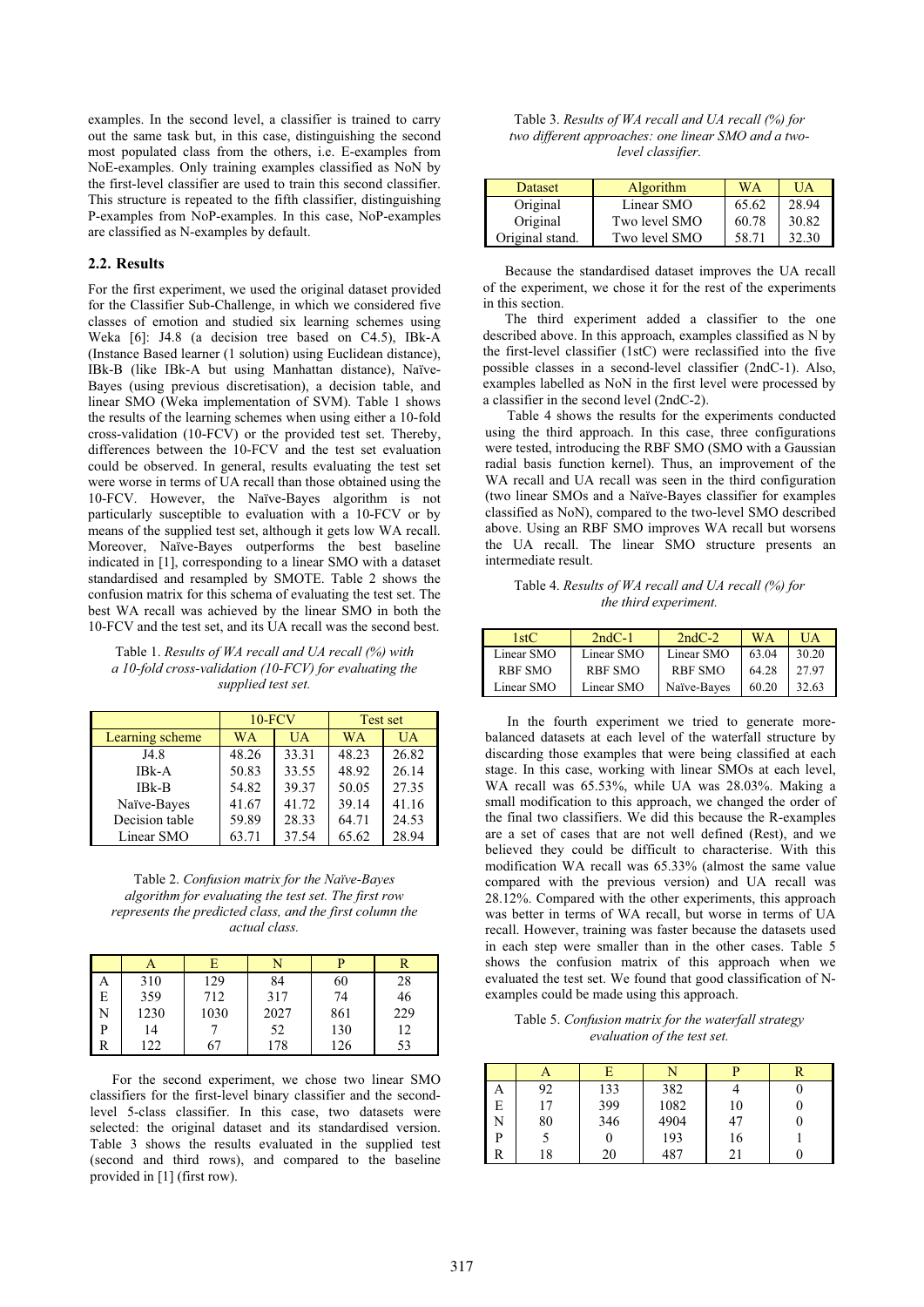## **3. Feature Sub-Challenge**

To select the most characterising features for this corpus we used a feature-selection algorithm. The goal was to evaluate a large set of attributes consisting of the standard acoustic features provided for the Classifier Sub-Challenge and several others extracted from the audio files. A detailed explanation of the corpus and the provided features can be found in [1].

#### **3.1. Source corpus**

To the acoustic features specified in [1] several other parameters, referring to Voice Quality (VoQ), have been added. These parameters have proved to be useful in other emotion-recognition experiments [2][7]. Specifically, these parameters are:

- Jitter and Shimmer. These parameters compute the cycle-to-cycle variations of the fundamental period and waveform amplitude, respectively; i.e., they describe frequency and amplitude modulation noise. These parameters were adapted to be used in expressive speech applications [8].
- Hammarberg Index (hammarberg). This index is the difference between the maximum energy in the 0-2000 Hz and 2000-5000 Hz frequency bands.
- Spectral Flatness Measure (SFM). This parameter is computed as the ratio of the geometric to the arithmetic mean of the spectral energy distribution.
- Drop-off of spectral energy above 1000Hz (do1000). This is a linear approximation of spectral tilt above 1000 Hz. This measure has been standardised.
- Relative amount of energy in the high- (above 1000Hz) versus low-frequency range of the voice spectrum (pe1000).

For all previous parameterisations, only voiced parts of speech were taken into account. This information, extracted from pitch marks (only voice areas were marked), was used as a reference for the voiced speech analysis. Parameters were extracted from a 40 ms window size and a 20 ms window rate, for each audio file. If a parameter could not be calculated, a value of -200 was returned as an error code.

For each file and parameter, eleven statistics were calculated: mean, standard deviation, median, maximum value, minimum value, range, first and third quartile, interquartile range, *skewness* and *kurtosis*. The total number of features was 66.

In addition, two rhythm-related parameters were considered:

- Accent group duration. This parameter was estimated by the distance between local maxima in a pitch contour. This contour was obtained by subtracting a base contour from the original pitch contour. The base contour consisted of the original contour low-pass filtered at 5Hz.
- Syllable duration. The duration was estimated by the distance between intensity peaks of the intensity contour.

Both the pitch and the intensity contours were obtained using the Praat tool [9].

For each of both parameters and file, two statistics were measured: mean and standard deviation. Considering the VoQ parameters, 70 parameters were added to the original dataset. The resulting dataset had 454 features per example, excluding the label of the emotion. The training dataset consisted of 9959 examples.

#### **3.2. Feature selection**

A corpus such as that described above is usually too large to be processed efficiently by a classification algorithm. In many situations, a large number of attributes are irrelevant and could be discarded without degrading the classification rate, and in fact could improve it. Many techniques can be considered to reduce the dimensionality of a dataset by selecting the most characterising attributes [6]. These techniques can follow two different approaches [10]:

- Filter methods: Attributes are selected before the learning process starts. Selection is independent of the posterior learning scheme.
- Wrapper methods: Candidate subsets of attributes are evaluated by means of the learning scheme. In this case computational complexity is higher than in the filter approach, and the final subset is fitted to a specific algorithm.

We chose a subset of attributes by means of a filter approach. The attributes were selected following the minimalredundancy-maximal-relevance criterion (mRMR) [11]. The goal of this method is to select those mutually exclusive attributes whose relevance is closest to their class.

We used a MATLAB implementation of the mRMR feature-selection algorithm. The training dataset had been previously processed. First, missing values of each attribute were replaced with their means. In addition, due to the large size of the dataset, it was sub-sampled at 50% while maintaining the class distribution. Finally, attributes were discretised: each attribute was standardised, multiplied by a factor *k* and rounded to the nearest integer. In this case, the value *k*=10 was empirically chosen.

#### $attribute_i = round(k * zscore(attribute_i))$  (1)

The algorithm was configured to obtain 200 features, but we chose only 100 according to the specifications of the Feature Sub-Challenge [1]. Figure 1 shows a simulation of the selected features with a linear SMO learning schema. It shows the WA recall and UA recall when evaluating a linear SMO by means of a 10-FCV strategy. For 100 features the selected dataset still had not reached the best performance. A linear SMO trained with it and tested with the provided test set resulted in a WA recall of 64.95% while UA recall was 21.32% (variation of -0.67% and -7.62%, respectively, compared to the original dataset, which was 284% larger).



Figure 1: *WA recall and UA recall of a linear SMO evaluated with a 10-FCV, choosing from 1 to 200 features previously selected by the mRMR algorithm.*